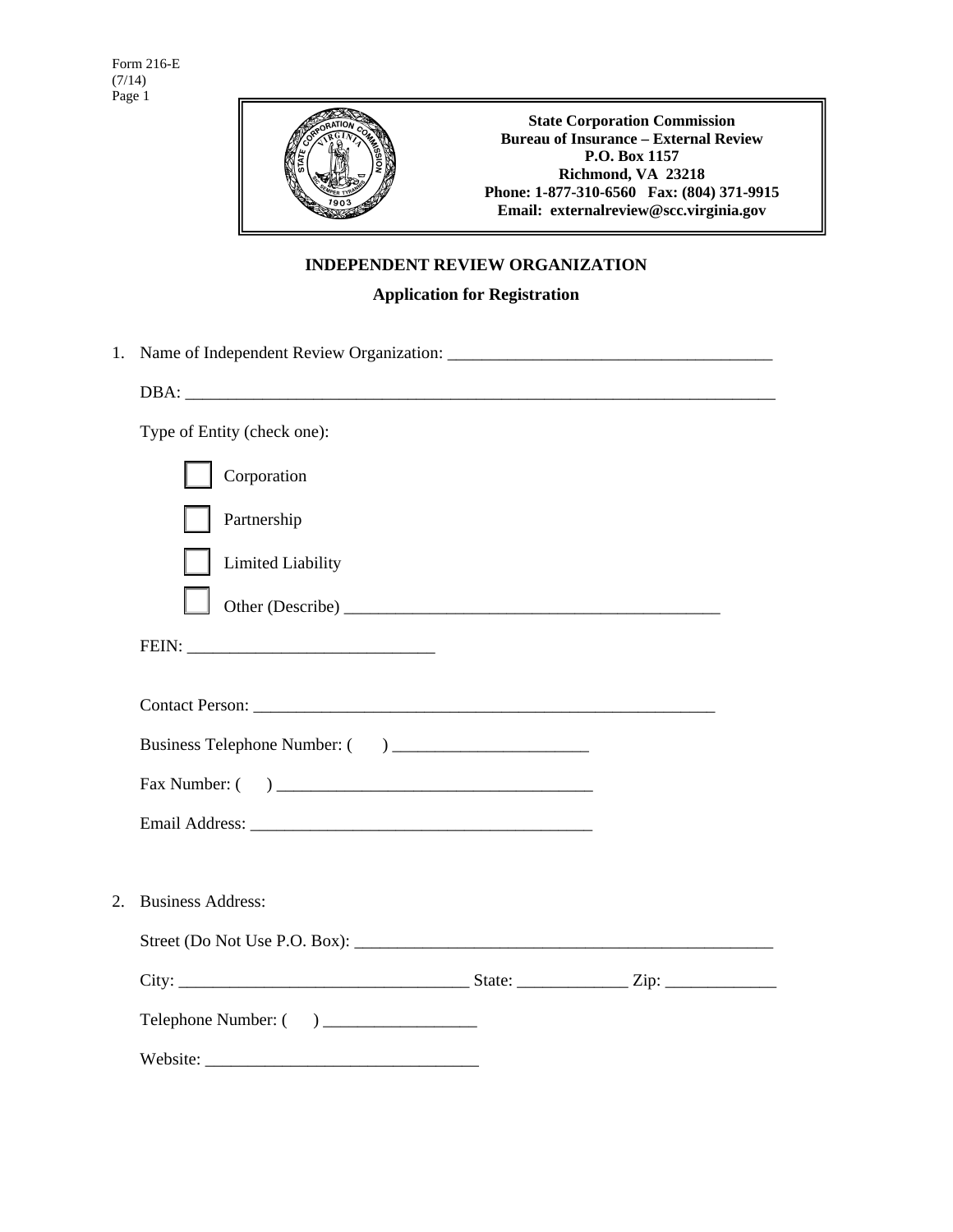3. Mailing Address (if different from business address):

| 4. | Contact Information to be used on the Bureau's Website of Approved Independent Review<br>Organizations:                                                        |
|----|----------------------------------------------------------------------------------------------------------------------------------------------------------------|
|    |                                                                                                                                                                |
|    |                                                                                                                                                                |
|    |                                                                                                                                                                |
|    |                                                                                                                                                                |
|    |                                                                                                                                                                |
|    |                                                                                                                                                                |
|    |                                                                                                                                                                |
|    | 6. Please supply the following information:                                                                                                                    |
|    | The organization and governing structure of the independent review organization.<br>a.                                                                         |
|    | The names of the health carriers for which you conduct independent reviews.<br>$h_{\cdot}$                                                                     |
|    | A copy of your most recent certificate from American Accreditation Healthcare Commission<br>c.<br>(URAC) Standards for Independent Review Organizations.       |
|    | Biographical information for organization officers and directors.<br>d.                                                                                        |
|    | A list of specific areas of clinical expertise in which you conduct independent reviews, if<br>e.<br>applicable.                                               |
|    | A copy of your Certificate of Authority to do business in the Commonwealth of Virginia from<br>f.<br>the Virginia State Corporation Commission Clerk's Office. |

- g. Schedule of fees.
- 7. Check Enclosed NOTE: Fee has been waived.